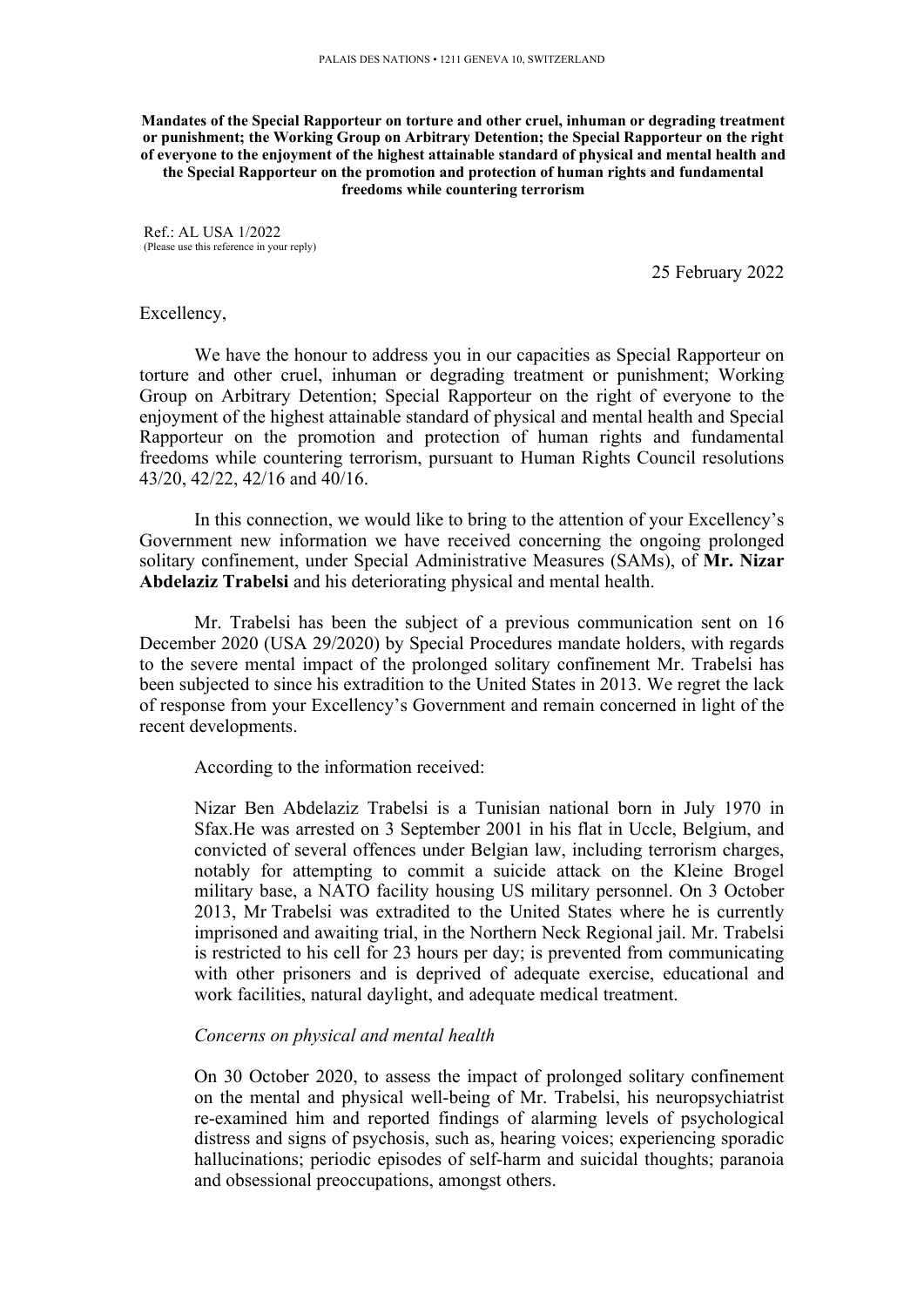On 28 March 2021, the Federal Public Defender'<sup>s</sup> Office in Washington DC ordered <sup>a</sup> re-examination of Mr. Trabelsi'<sup>s</sup> mental and physical state, in order to assess the continued impact of eight years of solitary confinement under SAMs. The repor<sup>t</sup> confirmed that most, if not all, previously identified and more recently developed medical conditions were exacerbated by the acute stress caused by the prolonged solitary confinement. More alarming still, would be the failure to adequately treat Mr. Trabelsi, as the repor<sup>t</sup> finds that out of nine illnesses, eight are incorrectly treated.

Most of Mr. Trabelsi'<sup>s</sup> health conditions are treatable. His reported chronic headaches could be prevented by diming the artificial lights, on 24 hours <sup>a</sup> day in his cell and known to cause severe headaches due to sleep deprivation. His hypertension could be prevented by increasing the rate of sporting activities, also closely linked to high blood pressure. The alarming swelling in Mr. Trabelsi'<sup>s</sup> legs, which considerably worsened recently, should have been diagnosed and treated more than three years ago when blood tests were ordered in 2018. The lack of adequate treatments has exacerbated the symptoms and if incorrectly treated, could lead to life threatening diseases.

These ailments are exacerbated by the reported lack of efforts made by the prison administration to find ways to adequately communicate with Mr. Trabelsi. Language barriers are known to aggravate an already acute sense of isolation. In one particular case, Mr. Trabelsi was not able to express his medical or dietary needs correctly to the prison guards. When requesting alimental adjustments for his stomach ulcer, the guards made little efforts to provide <sup>a</sup> translator and thus failed to take the appropriate measures, which has exacerbated his ulcer. The lack of response has continued to cause prolonged, unnecessary and preventable suffering to Mr. Trabelsi.

Mr. Trabelsi'<sup>s</sup> mental health continues to deteriorate; he is presenting alarming signs of extreme general mistrusts and paranoia, causing him to recently reject contact with several of his attorneys. Furthermore, the rare in person interactions Mr. Trabelsi had with them and thus with the outside world, were reduced considerably due to the spread of the SARS-COV-2 virus; likewise he has not been able to withstand noise due to the ongoing headaches, making phone calls difficult. Mr. Trabelsi was recently permitted to receive <sup>a</sup> monitored phone call from his family. The last time he had spoken to them was in 2018. Since the previous communication, it has been observed with concern that Mr. Trabelsi has further withdrawn into himself.

Mr. Trabelsi is being denied appropriate medical and psychosocial support, further affecting his mental health and well-being, to the extent that he has engaged in desperate and self-destructive acts. His solitary confinement, his inability to interact with other human beings, his lack of sunlight and exercise and the constant artificial light causing severe sleep deprivation combined to impact his mind and body in harmful ways.

Furthermore, since his extradition to the United States in 2013, which according to the European Court of Human Rights was performed in violation of Article 3 of the European Convention of Human Rights (*Trabelsi <sup>v</sup> Belgium*, 2014), Mr. Trabelsi'<sup>s</sup> pre-trial detention has been routinely extended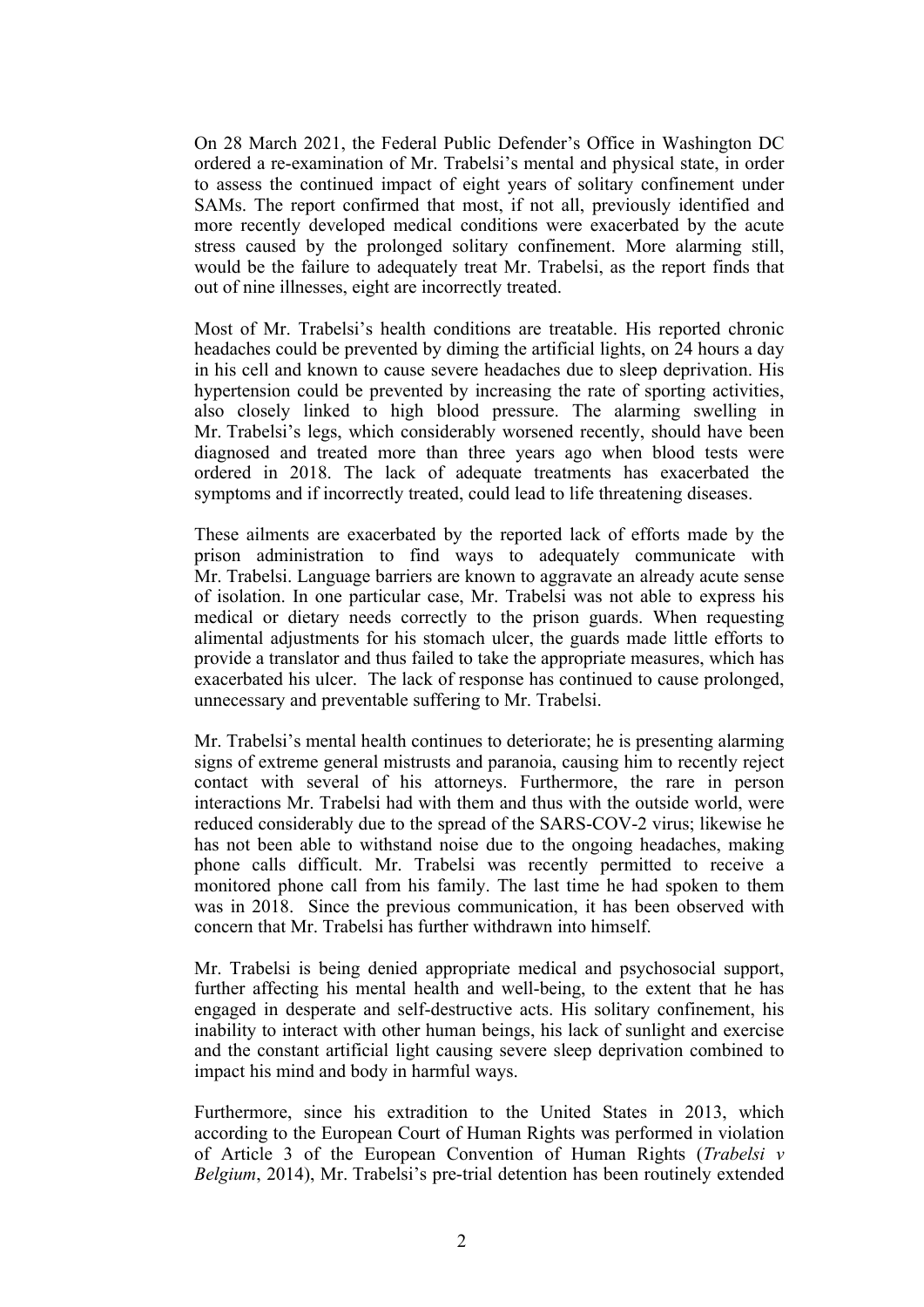for the pas<sup>t</sup> eight years; with no apparen<sup>t</sup> indication as to when his trial may take place, in serious violation of his right to <sup>a</sup> trial without undue delay. All stages of <sup>a</sup> criminal proceeding must take place "without undue delay", thus, appeals must also be handled expeditiously. The delay attributable to the COVID-19 pandemic cannot justify the current significant postponements in Mr. Trabelsi'<sup>s</sup> judicial procedures.

While we do not wish to prejudge the accuracy of these allegations, we are seriously concerned by Mr. Trabelsi'<sup>s</sup> prolonged pre-trial detention for over 8 years, and his uninterrupted solitary confinement under "Special Administrative Measures" (SAM) during that period, restricting all contacts with the outside world, including with family, affecting his mental and physical health to <sup>a</sup> point that it amounts to torture or other cruel, inhuman or degrading treatment or punishment.

Governments have the obligation to protect the right to physical and mental integrity of all persons deprived of their liberty in their custody. This right is set forth inter alia in the Universal Declaration of Human Rights (UDHR), the International Covenant on Civil and Political Rights (ICCPR) and the Convention against Torture and Other Cruel, Inhuman or Degrading Treatment and Punishment (CAT). In this connection, we are drawing the attention of your Excellency'<sup>s</sup> Government to article 10, paragraph 1 of the ICCPR, which provides that "All persons deprived of their liberty shall be treated with humanity and with respec<sup>t</sup> for the inherent dignity of the human person."

As of today, Mr. Trablesi has been subjected to 8 years of pre-trial detention in continued solitary confinement. This situation clearly can no longer be reconciled with the human right to due process and fair trial, including the right be tried with undue delay (Article 14.1.c ICCPR), which applies to all defendants including individuals prosecuted for terrorism-related offences. Furthermore, unduly prolonged pre-trial detention may also amount to arbitrary detention, which is prohibited under international human rights law in all circumstances, including during internal disturbances and armed conflict. In addition to international human rights law, the Fifth and Fourteenth Amendments of the US Constitution also guarantee the fundamental right to due process, which cannot be restricted or deprived through procedural practices that interfere with the overall right to claim justice. 1

In connection with the above alleged facts and concerns, please refer to the **Annex on Reference to international human rights law** attached to this letter which cites international human rights instruments and standards relevant to these allegations.

We are issuing this letter in order to safeguard the rights of the above mentioned individual from irreparable harm, without prejudicing any eventual legal determination.

As it is our responsibility, under the mandates provided to us by the Human Rights Council, to seek to clarify all cases brought to our attention, we would be grateful for your observations on the following matters:

1. Please provide any additional information and/or comment(s) you may have on the above-mentioned allegations.

<sup>&</sup>lt;sup>1</sup> Human Rights Committee, General [Comment](http://tbinternet.ohchr.org/_layouts/treatybodyexternal/Download.aspx?symbolno=CCPR%2FC%2FGC%2F32&Lang=en) No. 32, UN Doc. CCPR/C/GC/32 (2007), para. 2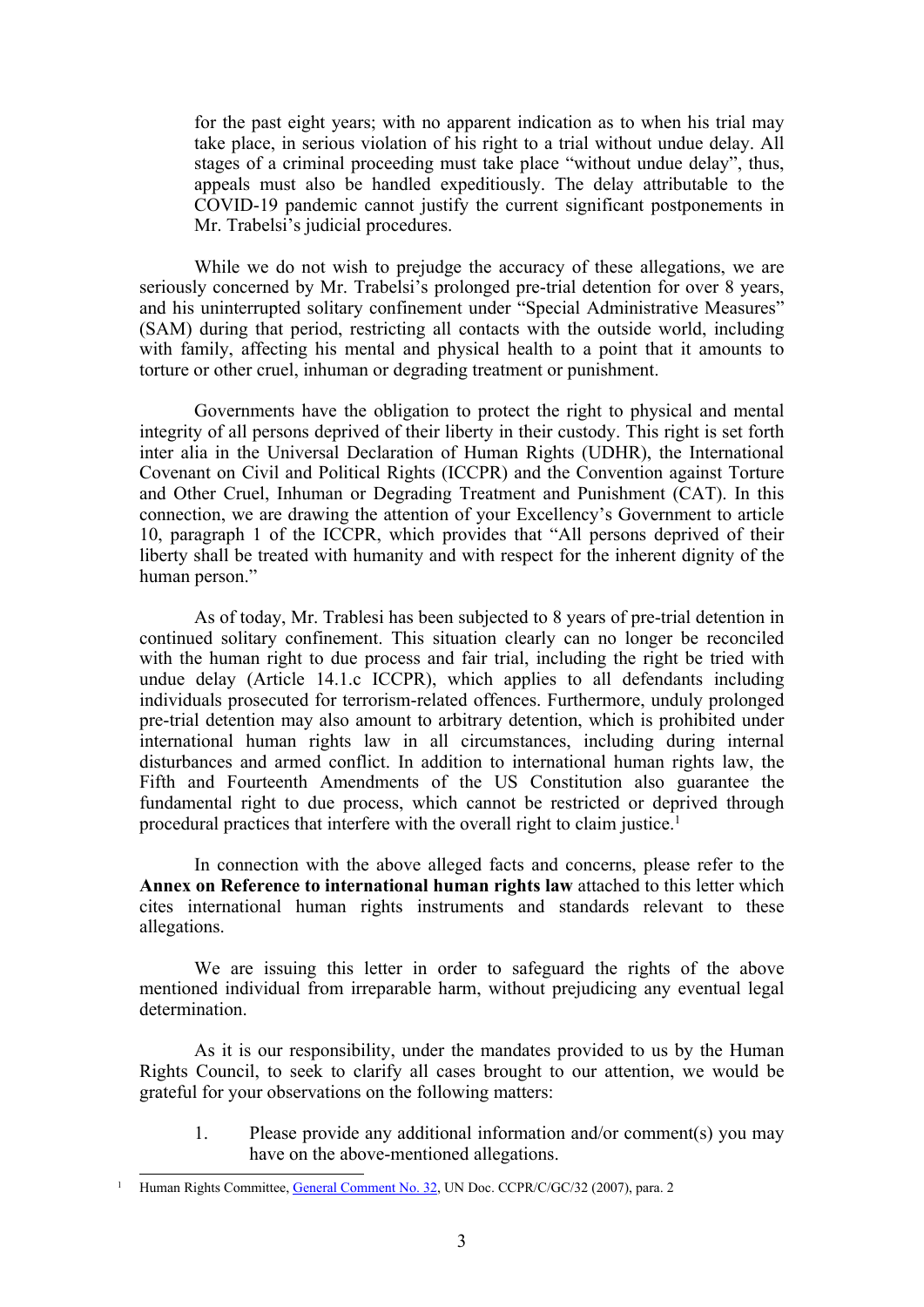- 2. Please provide legal and factual grounds for maintaining Mr. Trabelsi in continued solitary confinement from the date he was extradited to the USA until now, that is for an uninterrupted period of more than 8 years, in application of the Special Administrative Measures; and explain how those measures comply with international human rights law binding on the USA, and the related universally recognized standards, particularly in light of their physical and mental health effects.
- 3. Please provide detailed information, including legal and other documents, regulating the use of solitary confinement against persons deprived of their liberty, at any stage of the legal proceedings, and after sentencing, including any provision aimed at mitigating the adverse effects of that practice on their physical and psychological health;
- 4. Please explain why the prison administration does not seem to have taken any measure to modify the conditions of pre-trial detention of Mr. Trabelsi (i.e. over 8 years of solitary confinement), particularly in the light of two consecutive neuropsychiatric examinations 2020 and 2021, both of which corroborated each other, identified 9 ailments, and found that 8 of these were incorrectly treated.
- 5. Please explain on which grounds <sup>a</sup> prison administration can ignore the results of two judicially-requested medical examinations, and continue to detain individuals in conditions that seriously threaten their mental and physical health and integrity and, therefore, must be regarded as cruel, inhuman or degrading?
- 6. Please provide information on the steps taken by the Government or the judiciary to investigate the cruel, inhuman and degrading conditions under which Mr. Trabelsi has been detained for more than 8 years; to ensure personal and institutional accountability for such abuse, and to provide full redress and rehabilitation for the resulting harm.
- 7. Please provide information on any measure taken, or envisaged to be taken, to provide adequate dietary regime and appropriate medical care including psychosocial support, to Mr. Trabelsi, in light of his seriously deteriorating physical and mental health.
- 8. Please provide information on the steps taken to reform the practice of prolonged and indefinite solitary confinement in general; and when applied to persons with mental conditions and psychosocial disabilities in particular.
- 9. Please provide detailed information on existing mechanisms, if any, to oversee and review in <sup>a</sup> systematic manner and on <sup>a</sup> regular basis the length and conditions of detention of pre-trial detainees, especially when they risk to seriously undermine the mental and physical health and integrity of <sup>a</sup> detainee.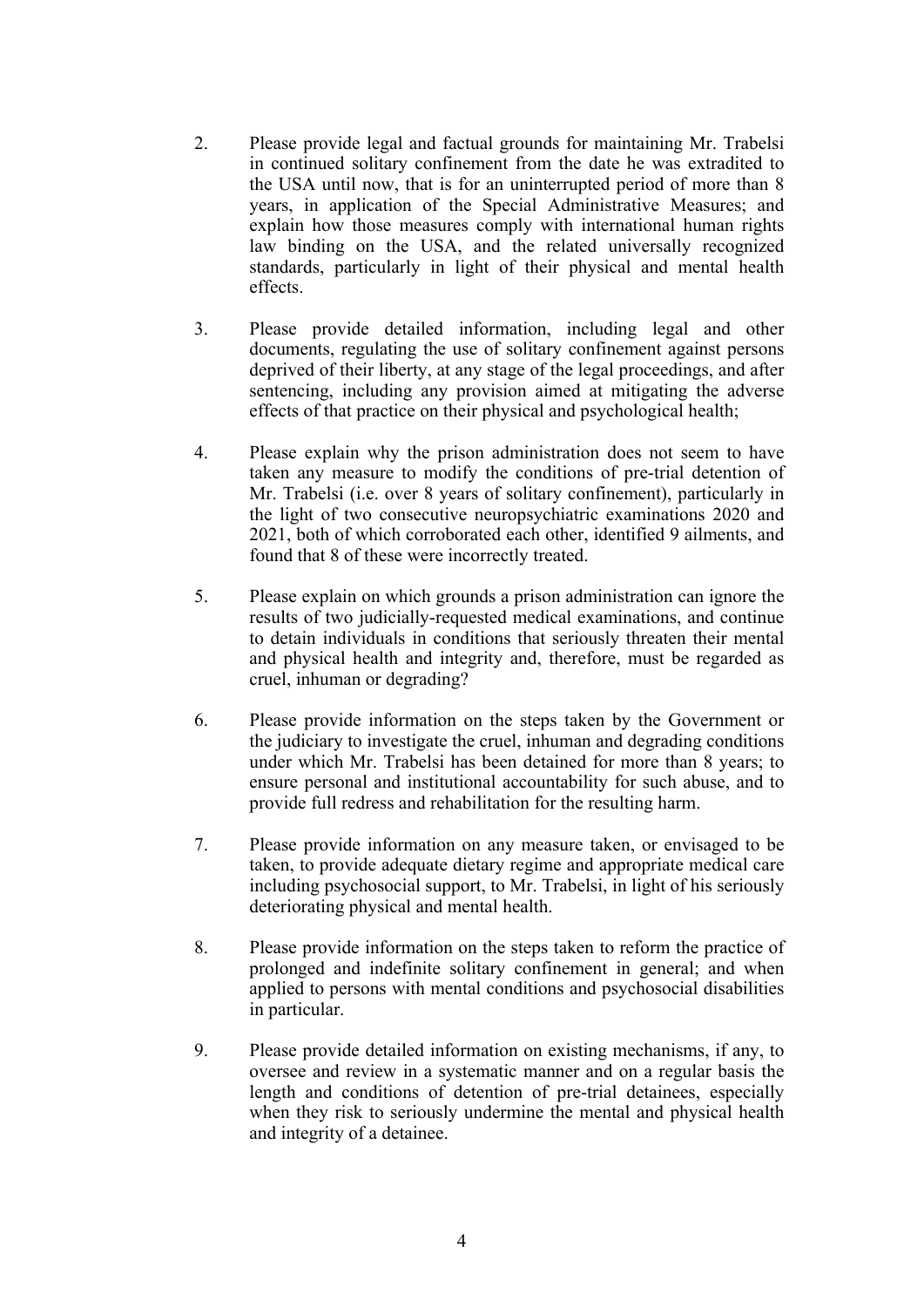10. Please also describe existing avenues and mechanisms of reduction of sentences, namely with regard to life sentences, and in particular with regard to terrorism offenses, and the modalities of their implementation in practice.

While awaiting <sup>a</sup> reply, we respectfully urge that promp<sup>t</sup> measures be taken to review and alleviate the conditions of detention of Mr. Trabelsi with <sup>a</sup> view to bringing them into compliance with international human rights law and standards, most notably the absolute and non-derogable prohibition of torture and ill-treatment, including the prohibition of prolonged solitary confinement.

We would like to inform your Excellency'<sup>s</sup> Government that after having transmitted an allegation letter to the Government, the Working Group on Arbitrary Detention may transmit the cases through its regular procedure in order to render an opinion on whether the deprivation of liberty was arbitrary or not. Such letters in no way prejudge any opinion the Working Group may render. The Government is required to respond separately to the allegation letter and the regular procedure.

We may publicly express our concerns in the near future in this case as, in our view, the information at hand is sufficiently reliable, indicates <sup>a</sup> matter warranting promp<sup>t</sup> attention, and raises serious human rights concerns which we believe the wider public should be informed of. Any public expression of concern on our par<sup>t</sup> will indicate that we have been in contact with your Excellency'<sup>s</sup> Government'<sup>s</sup> to clarify the issue/s in question.

This communication and any response received from your Excellency'<sup>s</sup> Government will be made public via the communications reporting [website](https://spcommreports.ohchr.org/) within 60 days. They will also subsequently be made available in the usual repor<sup>t</sup> to be presented to the Human Rights Council.

Please accept, Excellency, the assurances of our highest consideration.

Nils Melzer Special Rapporteur on torture and other cruel, inhuman or degrading treatment or punishment

> Miriam Estrada-Castillo Vice-Chair of the Working Group on Arbitrary Detention

Tlaleng Mofokeng Special Rapporteur on the right of everyone to the enjoyment of the highest attainable standard of physical and mental health

Fionnuala Ní Aoláin Special Rapporteur on the promotion and protection of human rights and fundamental freedoms while countering terrorism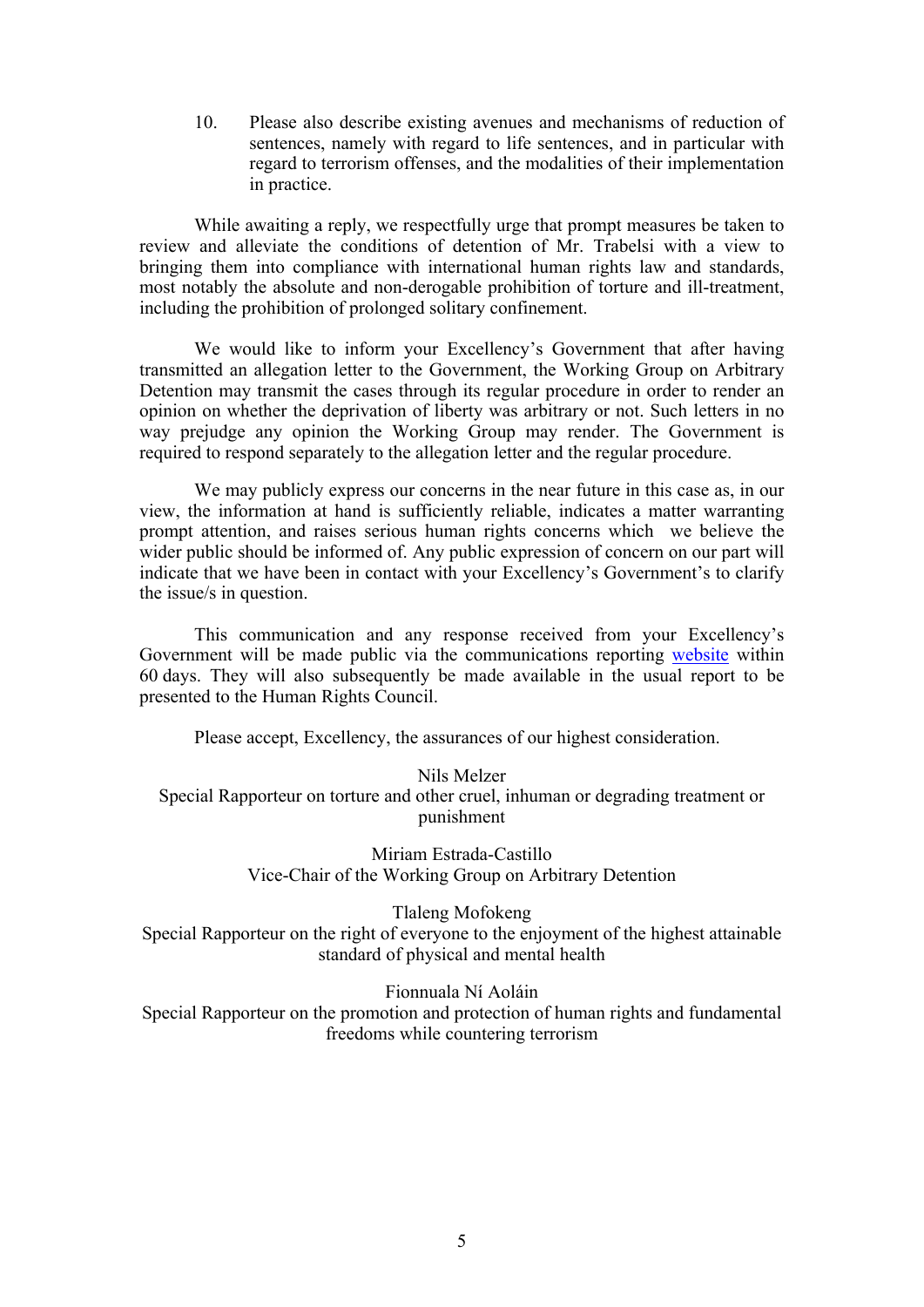## **Annex**

## **Reference to international human rights law**

In connection with above alleged facts and concerns, we would like to refer your Excellency'<sup>s</sup> Government to the relevant international norms and standards that are applicable to the issues brought forth by the situation described above.

The prohibition of torture and other cruel, inhuman or degrading treatment or punishment, as an international norm of jus cogens, is reflected inter alia, in article 5 of the Universal Declaration of Human Rights (UDHR), articles 2 and 16 of the Convention against Torture and Other Cruel, Inhuman or Degrading Treatment or Punishment (CAT) and Article 7 of the International Covenant on Civil and Political Rights (ICCPR).

In this connection, we would like to bring to your Excellency'<sup>s</sup> Government attention the comment of the Committee Against Torture stating that "while the State party has indicated that there is no systematic use of solitary confinement in the United States", the Committee remains concerned about reports of extensive use of solitary confinement and other forms of isolation in United States prisons, jails and other detention centres, for purposes of punishment, discipline and protection, as well as for health-related reasons." The Committee also raised concern about the use of solitary confinement for indefinite periods of time and its use with respec<sup>t</sup> to juveniles and individuals with mental disabilities, stating that full isolation of 22 to 23 hours <sup>a</sup> day in super-maximum security prisons is unacceptable (art. 16). CAT/C/USA/CO/3-5 (CAT 2014).

In the Rapporteur'<sup>s</sup> interim repor<sup>t</sup> to the General Assembly of 5 August 2011 (A/66/268), the Special Rapporteur on torture and other cruel, inhuman or degrading treatment or punishment defined solitary confinement, in accordance with the Istanbul Statement on the Use and Effects of Solitary Confinement, as the physical and social isolation of individuals who are confined in their cells for 22 to 24 hours <sup>a</sup> day. He observed that while solitary confinement for short periods of time may be justified under certain circumstances, with adequate and effective safeguards in place, the use of prolonged (in excess of 15 days under conditions of total isolation) or indefinite solitary confinement may never constitute <sup>a</sup> legitimate instrument of the State, as it may cause severe mental and physical pain or suffering, <sup>a</sup> point which has been reiterated in paragraph 28 of the General Assembly resolution 68/156. Prolonged or indefinite solitary confinement runs afoul of the absolute prohibition of torture and other cruel, inhuman or degrading treatment or punishment. Furthermore, due to the prisoner'<sup>s</sup> lack of communication, as well as the lack of witnesses inside the prison, solitary confinement may also give rise to other acts of torture or ill-treatment.

Furthermore, the Special Rapporteur on Torture stressed that "[E]ven if permitted by domestic law, none of the following methods of inflicting mental pain or suffering can be regarded as "lawful sanctions": prolonged or indefinite solitary confinement; placement in <sup>a</sup> dark or constantly lit cell; collective punishment; and prohibition of family contacts. (In accordance with the Nelson Mandela Rule n.43). Even more extreme than solitary confinement is "incommunicado detention", which deprives the inmate of any contact with the outside world, in particular with medical doctors, lawyers and relatives and has repeatedly been recognized as <sup>a</sup> form of torture.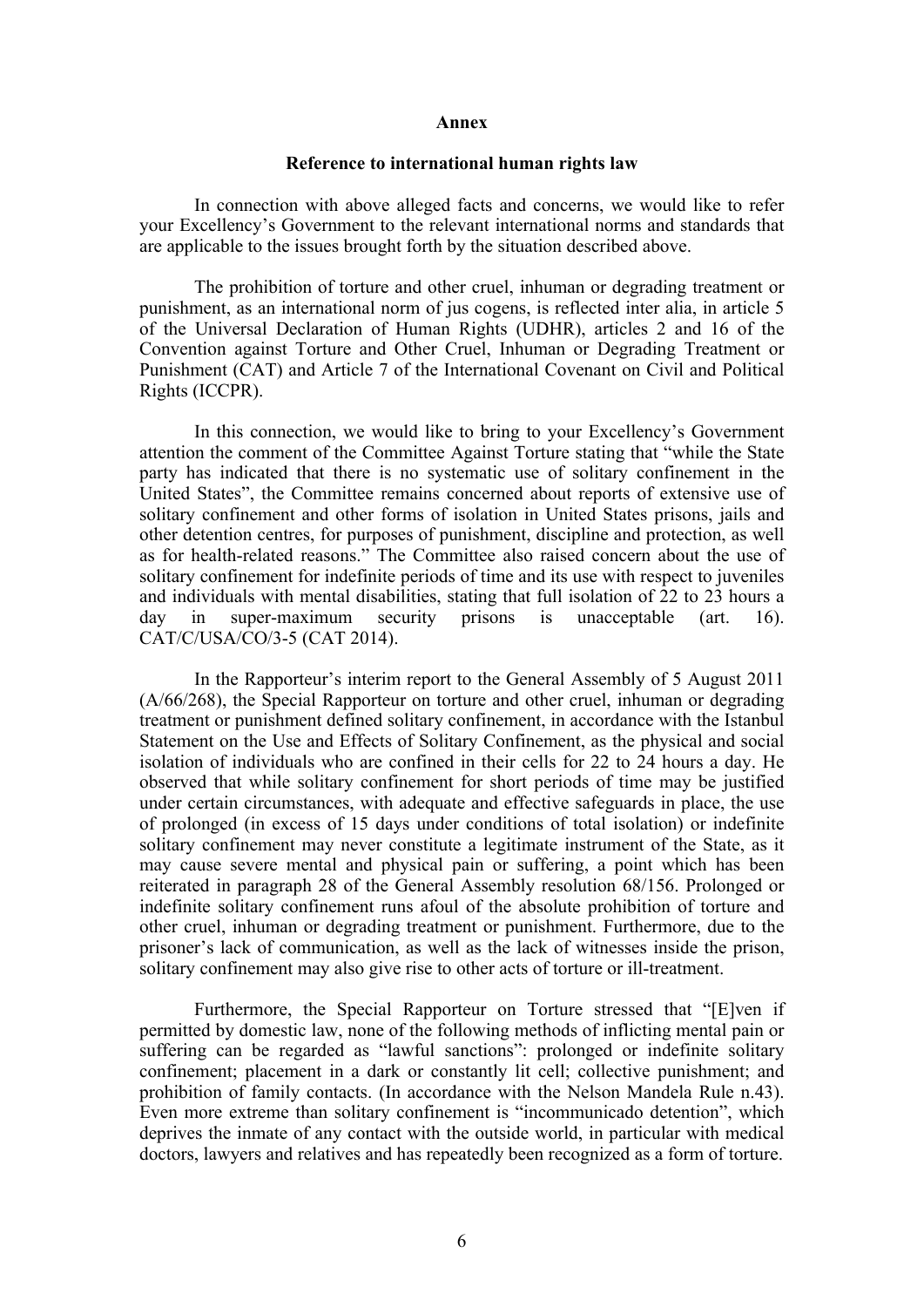Furthermore, we would like to recall the updated United Nations Standard Minimum Rules for the Treatment of Prisoners (the Mandela Rules, 2015) which lay out generally accepted principles and practice in the treatment of prisoners and prison management. In particular, we would like to refer to Rules 43.1(b), 43.3, 44, 45 and 46 which refer to the use of disciplinary sanctions or restrictive measures, including solitary confinement and the role of health-care personnel regarding any adverse effect of disciplinary sanctions or other restrictive measures on the physical or mental health of prisoners subjected to such sanctions or measures.

Rule 43 of the Mandela Rules prohibits prolonged or indefinite solitary confinement and defines prolonged solitary confinement as solitary confinement for <sup>a</sup> time period in excess of 15 consecutive days in Rule 44. The Mandela Rules further specify that solitary confinement may be used only in exceptional cases as <sup>a</sup> last resort, for as short <sup>a</sup> time as possible and subject to independent review in Rule 45. Further, Rule 45.2, explicitly prohibit the imposition of isolation for punishment and prohibit the imposition of isolation "in the case of prisoners with mental or physical disabilities when their conditions would be exacerbated by such measures."

We would also like to underline conclusion of the Special Rapporteur on the promotion and protection of human rights and fundamental freedoms while countering terrorism, calling on States to "[E]nsure that all detainees are held in accordance with international human rights standards, including the requirement that all detainees be held in regularized facilities, that they be registered, that they be allowed contact with the outside world (lawyers, International Committee of the Red Cross, where applicable, family), and that any form of detention is subject to accessible and effective court review, which entails the possibility of release".

Paragraph 6 of General Comment No. 20 of the Human Rights Committee states that prolonged solitary confinement of the detained or imprisoned person may amount to acts prohibited by article 7 [on the prohibition of torture and other cruel, inhuman or degrading treatment or punishment] of the ICCPR.

We also would like to draw the attention of your Excellency'<sup>s</sup> Government to the United Nations Standard Minimum Rules for the Treatment of Prisoners (the Mandela Rules, 2015) which lay out generally accepted principles and practice with regard the treatment of prisoners and prison management. In particular, Rule 43. 1 (a), (b) and (c) proscribe any restriction or disciplinary sanctions amounting to torture or other cruel, inhuman or degrading treatment or punishment including, most notably, indefinite solitary confinement; prolonged solitary confinement and the placement of <sup>a</sup> prisoner in <sup>a</sup> dark or constantly lit cell. Prolonged solitary confinement is defined in Rule 43 as any confinement of prisoners for 22 hours or more <sup>a</sup> day without meaningful human contact in excess of 15 consecutive days. Moreover, even below the absolute maximum duration of 15 consecutive days, solitary confinement can only be used as <sup>a</sup> last resort, for as short <sup>a</sup> time as possible and subject to independent review (Rule 45). Rule 46 even completely prohibits the solitary confinement of prisoners with mental or physical disabilities when their conditions would be exacerbated by such measures. In addition, article 7 of the Basic Principles for the Treatment of Prisoners provides that "efforts addressed to the abolition of solitary confinement as <sup>a</sup> punishment, or to the restriction of its use, should be undertaken and encouraged".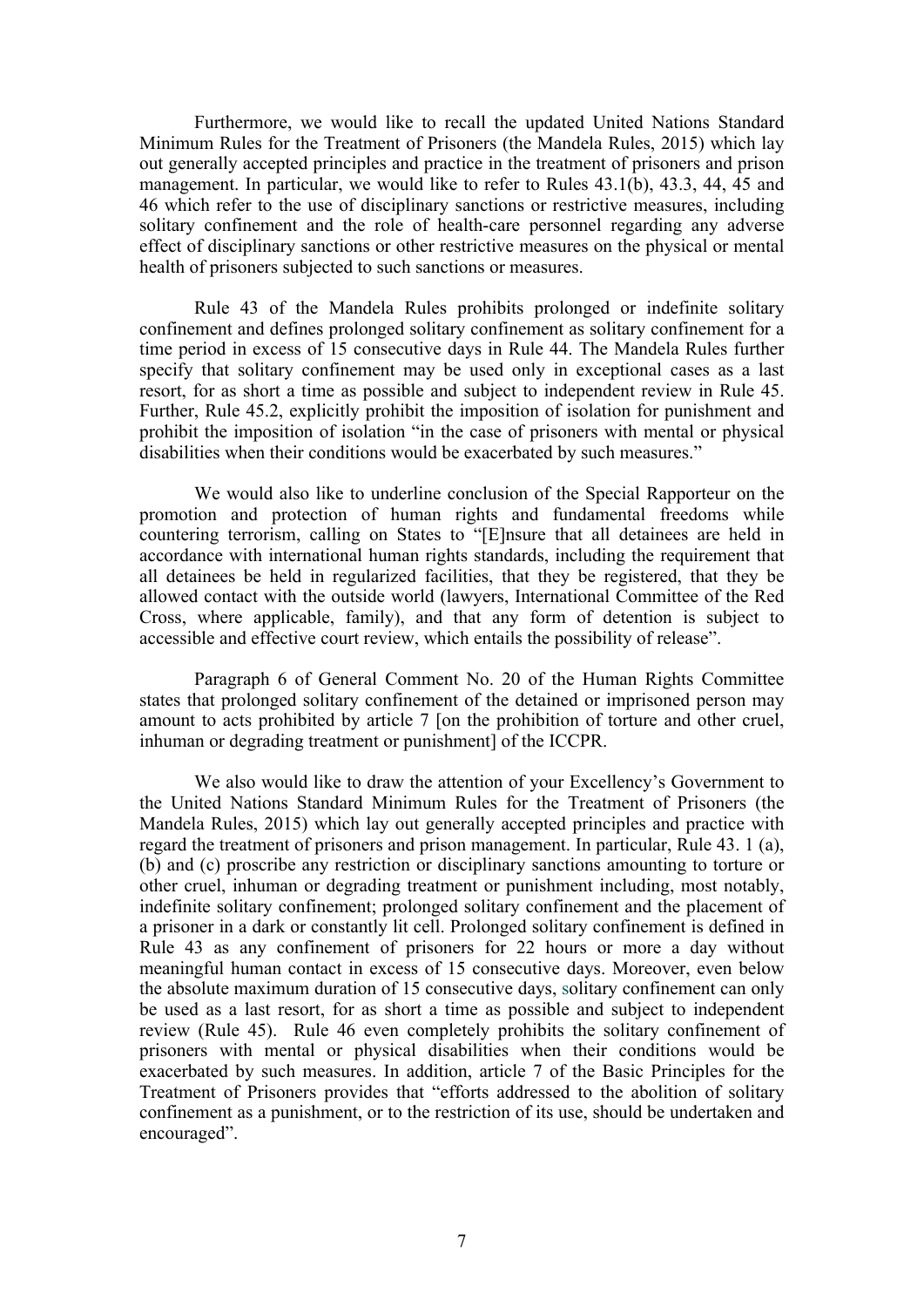In his 2011 repor<sup>t</sup> to the UN General Assembly (A/66/268) the Special Rapporteur on torture stated that when solitary confinement inflicts severe mental and physical pain or suffering on <sup>a</sup> detainee it can amount to cruel, inhuman or degrading treatment or punishment and even torture. He specified that, beyond the limit of 15 consecutive days, some of the harmful psychological effects of isolation can become irreversible.

We respectfully remind your Excellency'<sup>s</sup> Government of the relevant provisions of the United Nations Security Council resolutions 1373 (2001), 1456(2003), 1566 (2004), 1624 (2005), 2178 (2014), 2242 (2015), 2341 (2017), 2354 (2017), 2368 (2017), 2370 (2017), 2395 (2017) and 2396 (2017); as well as Human Rights Council resolution 35/34 and General Assembly resolutions 49/60, 51/210, 72/123 and 72/180. All these resolutions require that States ensure that any measures taken to combat terrorism and violent extremism, including incitement of and suppor<sup>t</sup> for terrorist acts, must comply fully with all their obligations under international law. In this regard, we also wish to refer to the Human Rights Council resolution 22/6, which urges States to ensure that measures to combat terrorism and preserve national security are in compliance with their obligations under international law and do not hinder the work and safety of individuals, groups and organs of society engaged in promoting and defending human rights.

We would also like to reiterate the Ruling of the European Court of Human Rights in *Vinter and Others <sup>v</sup> UK (2013),* which concluded that "[A] whole life prisoner is entitled to know, at the outset of his sentence, what he must do to be considered for release and under what conditions, including when <sup>a</sup> review of his sentence will take place or may be sought. Consequently, where domestic law does not provide any mechanism or possibility for review of <sup>a</sup> whole life sentence, the incompatibility with article 3 on this ground already arises at the moment of the imposition of the whole life sentence and not at <sup>a</sup> later stage of incarceration. The Court elaborated on this standard in the *Trabelsi <sup>v</sup> Belgium* (September 2014) by holding that the necessary review mechanism must enable the national authorities to ascertain, on the basis of objective, pre-established criteria of which the prisoner had precise cognisance at the time of imposition of the life sentence, whether, while serving his sentence, the prisoner has changed and progressed to such an extent that continued detention can no longer be justified on legitimate penological grounds.

Finally, we would like to recall that, in line with UN Security Council resolutions, the Special Rapporteur on human rights while countering terrorism has, on numerous occasions, noted that all measures adopted in the context of countering terrorism, including those dealing with the rights of non-nationals, deportations and extradition must comply with international human rights law. Therefore, any transfer of <sup>a</sup> terrorism suspec<sup>t</sup> or convict from one State to another must be based on law and follow the procedures set forth in law. Further, there is <sup>a</sup> right to an effective review mechanism for any decision to expel, deport or extradite. Article 13 of the International Covenant on Civil and Political Rights provides that "An alien lawfully in the territory of <sup>a</sup> State Party to the presen<sup>t</sup> Covenant may be expelled therefrom only in pursuance of <sup>a</sup> decision reached in accordance with law and shall, excep<sup>t</sup> where compelling reasons of national security otherwise require, be allowed to submit the reasons against his expulsion and to have his case reviewed by, and be represented for the purpose before, the competent authority or <sup>a</sup> person or persons especially designated by the competent authority." The Human Rights Committee has clearly stated that the right to challenge an expulsion decision and to have one'<sup>s</sup> case